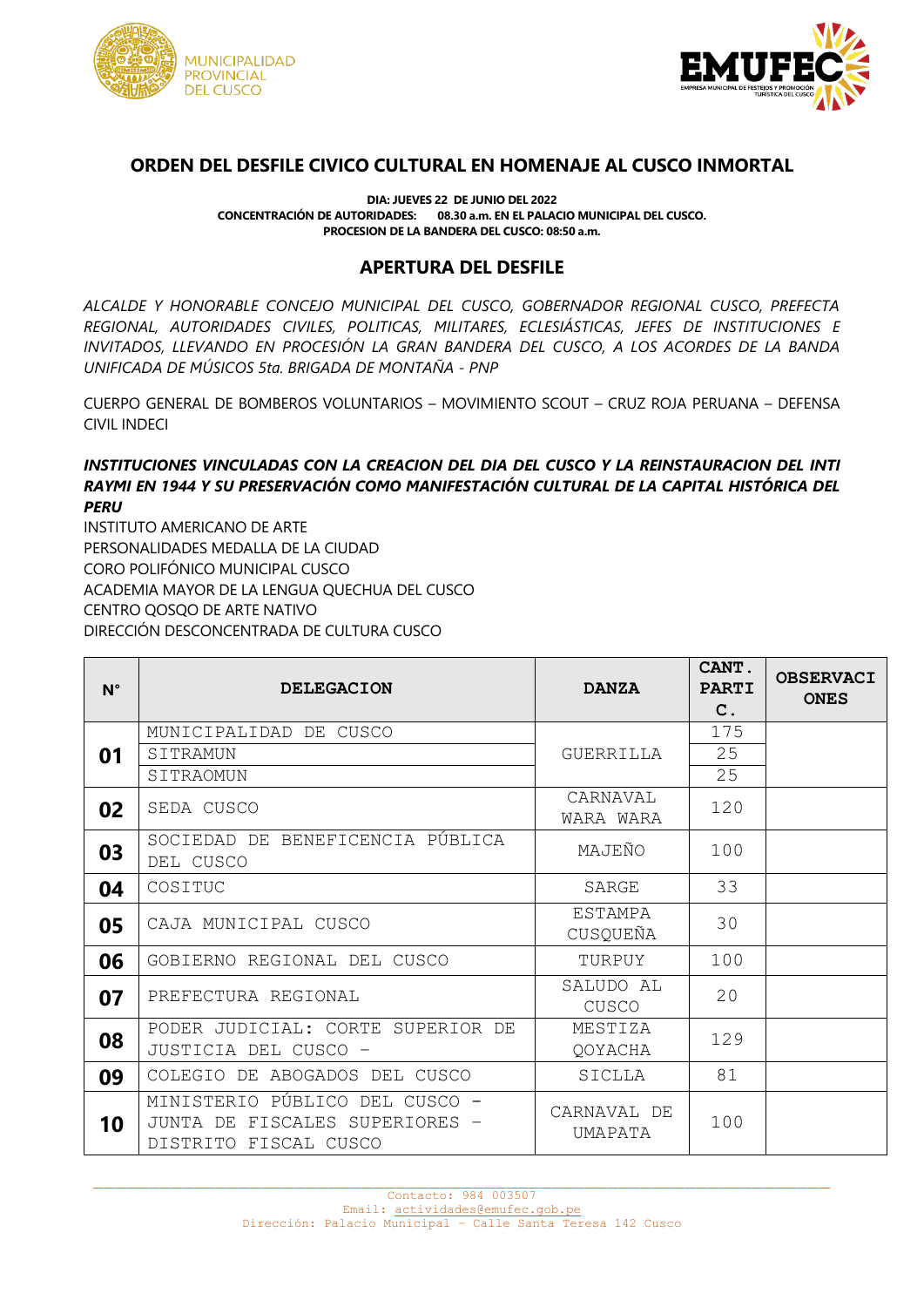



| 11 | 5TA. BRIGADA DE MONTAÑA                                                                                                        | ESTAMPA INKA              | 100 |    |
|----|--------------------------------------------------------------------------------------------------------------------------------|---------------------------|-----|----|
| 12 | DEFENSORIA DEL PUEBLO                                                                                                          | PANADEROS                 | 27  |    |
| 13 | ARZOBISPADO DEL CUSCO                                                                                                          | SALUDO AL<br>CUSCO        | 30  |    |
| 14 | VII MACRORREGIÓN POLICIAL CUSCO                                                                                                | OANCHI DE<br>MAMUERA      | 450 |    |
| 15 | SUNARP                                                                                                                         | TORO BAILE                | 40  |    |
| 16 | RENIEC                                                                                                                         | CARNAVAL<br>CUSQUEÑO      | 32  |    |
| 17 | SUNAT                                                                                                                          | WALLATAS                  | 42  |    |
| 18 | INDECOPI                                                                                                                       | MESTIZA<br>QOYACHA        | 40  |    |
| 19 | ELECTRO SUR ESTE                                                                                                               | SARGE                     | 82  | SR |
| 20 | BANCO DE LA NACION                                                                                                             | QOYACHA                   | 40  |    |
| 21 | MINISTERIO DE TRANSPORTES Y<br>COMUNICACIONES - PROYECTO<br>AEROPUERTO INTERNACIONAL DE<br>CHINCHERO                           | WALLATA<br>CHINCHERO      | 78  |    |
| 22 | MINISTERIO DE COMERCIO EXTERIOR Y<br>TURISMO - PROMPERU - FILIAL CUSCO                                                         | SARAS PILLU               | 20  |    |
| 23 | MINISTERIO DE JUSTICIA Y DERECHOS<br>HUMANOS - PROCURADURÍA PÚBLICA<br>ANTICORRUPCION DESCENTRALIZADA<br>DEL DISTRITO JUDICIAL | CHOLO<br>QORILAZO         | 17  |    |
| 24 | MINISTERIO DE JUSTICIA Y DERECHOS<br>HUMANOS - INPE                                                                            | DANZAS DE LA<br>REGION    | 50  |    |
| 25 | MINISTERIO DE DESARROLLO AGRARIO<br>Y RIEGO - SENASA                                                                           | VALICHA                   | 97  |    |
| 26 | MINISTERIO DE LA MUJER Y<br>POBLACIONES VULNERABLES - UNIDAD<br>DE PROTECCION ESPECIAL DEL CUSCO                               | CHOLO<br>QORILAZO         | 40  |    |
| 27 | MINISTERIO DEL AMBIENTE -<br>SERNANP, INAIGEM, OEFA, SENAMHI                                                                   | MESTIZA<br>QOYACHA        | 47  |    |
| 28 | MINISTERIO DE DESARROLLO E<br>INCLUSIÓN SOCIAL - FONCODES                                                                      | MESTIZA<br>QOYACHA        | 38  |    |
| 29 | MINISTERIO DE DESARROLLO E<br>INCLUSIÓN SOCIAL - CUNA MAS,<br>JUNTOS, QALI WARMA, PENSION 65,<br>PAIS, CONTIGO                 | DANZAS DE LA<br>REGION    | 170 |    |
| 30 | MINISTERIO DE VIVIENDA<br>CONSTRUCCIÓN Y SANEAMIENTO - SEDE<br>CUSCO                                                           | VALICHA                   | 40  |    |
| 31 | MINISTERIO DE VIVIENDA<br>CONSTRUCCIÓN Y SANEAMIENTO -<br>SENCICO                                                              | CHICCHISCHAY<br>PARASCHAY | 80  |    |
| 32 | MINISTERIO DE DESARROLLO AGRARIO                                                                                               | SAQARA DE                 | 100 |    |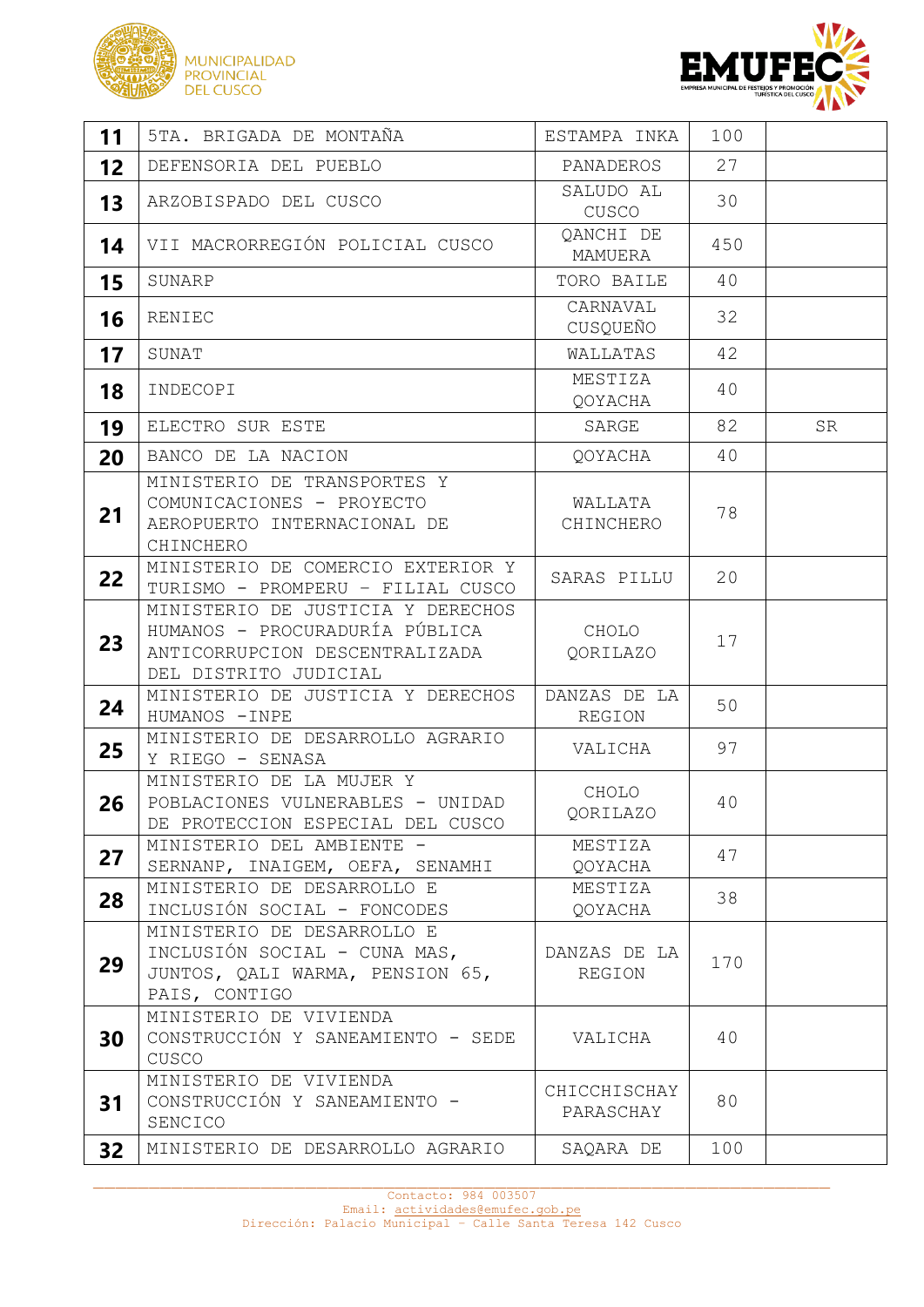



|    | Y RIEGO - AUTORIDAD NACIONAL DEL                                           | PAUCARTAMBO                                                                                                                                             |     |             |
|----|----------------------------------------------------------------------------|---------------------------------------------------------------------------------------------------------------------------------------------------------|-----|-------------|
|    | $AGUA - ANA$                                                               |                                                                                                                                                         |     |             |
|    | MINISTERIO DE TRABAJO Y PROMOCIÓN                                          | MESTIZA                                                                                                                                                 | 115 |             |
| 33 | DEL EMPLEO - ESSALUD                                                       | QOYACHA                                                                                                                                                 |     |             |
| 34 | MINISTERIO DE LA PRODUCCION -<br>CITE TEXTIL CAMELIDOS CUSCO               | ALPACA SUYUY                                                                                                                                            | 25  |             |
| 35 | MINISTERIO DE LA PRODUCCION -<br>PROGRAMA NACIONAL DE INNOVACION           | CHOLO<br>QORILAZO                                                                                                                                       | 12  |             |
|    | EN PESCA Y ACUICULTURA - PNIPA                                             |                                                                                                                                                         |     |             |
| 36 | MUNICIPALIDAD DISTRITAL DE<br>WANCHAQ                                      | CARNAVAL DE<br>CANAS                                                                                                                                    | 200 |             |
| 37 | MUNICIPALIDAD DISTRITAL DE<br>SANTIAGO                                     | CANCHIS DE<br>MAMUERA                                                                                                                                   | 100 | S/R         |
| 38 | MUNICIPALIDAD DISTRITAL DE SAN<br>SEBASTIAN                                | ESTAMPA<br>LINDA<br>SEBASTIANA                                                                                                                          | 100 |             |
| 39 | MUNICIPALIDAD DISTRITAL DE SAN<br><b>JERONIMO</b>                          | HUALLATAS                                                                                                                                               | 100 |             |
| 40 | MUNICIPALIDAD DISTRITAL DE SAYLLA                                          | CARNAVAL DE<br>CANAS                                                                                                                                    | 59  |             |
| 41 | MUNICIPALIDAD DISTRITAL DE CCORCA                                          | DANZA SICLLA                                                                                                                                            | 57  |             |
| 42 | MUNICIPALIDAD DE POROY                                                     | TUPAY                                                                                                                                                   | 80  |             |
| 43 | HOGAR CLÍNICA SAN JUAN DE DIOS                                             | WALLATAS                                                                                                                                                | 40  |             |
| 44 | HERMANDAD DE MUSICOS, CANTORES Y<br>CANTORAS DEL SEÑOR DE LOS<br>TEMBLORES | CANTO                                                                                                                                                   | 50  |             |
| 45 | BENEMERITA SOCIEDAD DE ARTESANOS<br>DEL CUSCO                              | HUAYLIA<br>CHUMBIVILCANA                                                                                                                                | 25  |             |
| 46 | CAMARA DE ARTESANOS REGION CUSCO                                           | DANZAS DE LA<br>REGION                                                                                                                                  | 94  |             |
| 47 | UNIVERSIDAD NACIONAL<br>INTERCULTURAL QUILLABAMBA                          | <b>CUADRO</b><br>AMAZONICO DE<br>LA<br>CONVENCION                                                                                                       | 40  |             |
| 48 | UTEA                                                                       | CHICCHISCHAY<br>PARASCHAY<br>PANADEROS<br>WALLATA<br>SAQTA<br>CARNAVAL DE<br>PAMPACAMARA<br>HATUN<br>PUQLLAY<br>ALEGORIA<br>BANDERA DEL<br>TAWANTINSUYO | 180 |             |
| 49 | UNIVERSIDAD CONTINENTAL                                                    | SALQACOCHA                                                                                                                                              | 100 | AUSPICIADOR |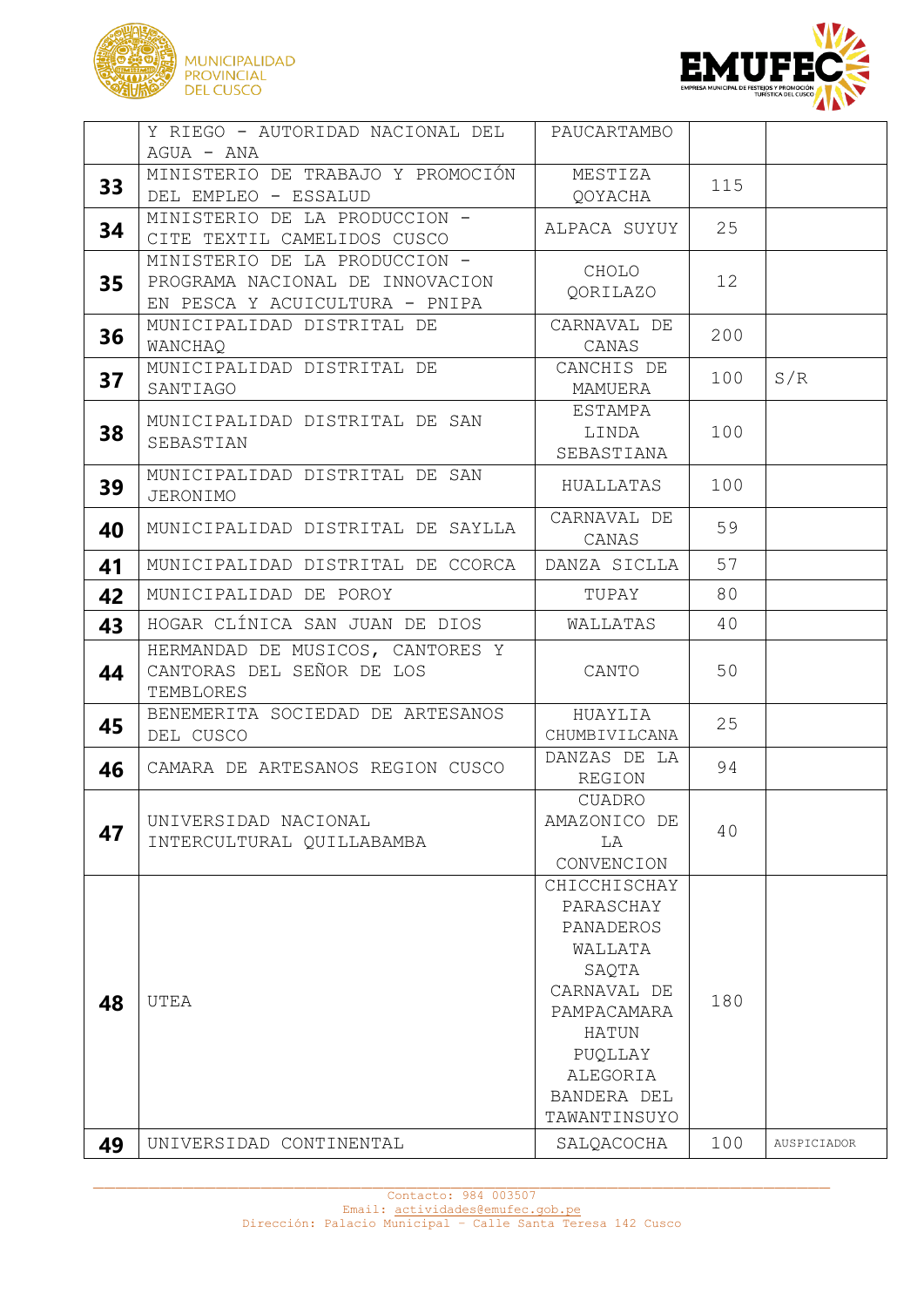



|    |                                                                                      | WALLATAS                      |     |               |
|----|--------------------------------------------------------------------------------------|-------------------------------|-----|---------------|
|    |                                                                                      | WARACAY                       |     |               |
|    | CLÍNICA MAC SALUD                                                                    | CARNAVAL                      | 60  | AUSPICIADOR   |
| 50 |                                                                                      | CUSQUEÑO                      |     |               |
|    | SISOL SALUD - HOSPITAL DE LA                                                         | CARNAVAL DE                   | 35  |               |
| 51 | SOLIDARIDAD                                                                          | WARA WARA                     |     | APOYO         |
| 52 | CAJA CUSCO                                                                           | DANZAS DE LA<br><b>REGION</b> | 80  | PRESENTADOR   |
| 53 | ARCA CONTINENTAL LINDLEY                                                             | SAQRAS                        | 100 | AUSPICIADOR   |
| 54 | PLAZA VEA                                                                            | HUALLATAS                     | 60  | AUSPICIADOR   |
| 55 | INPECABLE                                                                            | <b>JILGUEROS</b>              | 49  | CANAL OFICIAL |
| 56 | IZIPAY (GRUPO INTERCORP)                                                             | CARNAVAL<br>CUSQUEÑO          | 41  | AUSPICIADOR   |
| 57 | CONSORCIO ORION SUPER MERCADOS                                                       | SARAS PILLU                   | 48  | AUSPICIADOR   |
| 58 | CONREDE - CONSEJO REGIONAL DE<br>DECANOS DE LOS COLEGIOS<br>PROFESIONALES DEL CUSCO. | CARNAVAL<br>CUSQUEÑO          | 100 |               |
| 59 | COLEGIO DE PERIODISTAS DEL PERU -<br>CUSCO                                           | MAJEÑOS                       | 45  |               |
| 60 | COLEGIO PROFESIONAL DE<br>RELACIONISTAS PUBLICOS DEL PERU                            | CARNAVAL<br>CUSQUEÑO          | 20  |               |
| 61 | ASOCIACIÓN NACIONAL DE<br>PERIODISTAS DEL PERÚ - FILIAL<br>CUSCO                     | MAJEÑOS                       | 40  |               |
| 62 | COLEGIO DE ARQUITECTOS DEL PERÚ -<br>REGIONAL CUSCO                                  | WHIFALA                       | 50  |               |
| 63 | COLEGIO DE CONTADORES PUBLICOS<br>DEL CUSCO                                          | MESTIZA<br>QOYACHA            | 51  |               |
| 64 | COLEGIO DE LICENCIADOS EN TURISMO<br>- COLITUR                                       | MESTIZA<br>QOYACHA            | 40  |               |
| 65 | COLEGIO MÉDICO DEL PERU                                                              | CARNAVAL<br>CUSQUEÑO          | 30  |               |
| 66 | COLEGIO DE ENFERMEROS                                                                | <b>OORILAZO</b>               | 80  |               |
| 67 | COLEGIO DE CONTADORES PUBLICOS<br>DEL CUSCO                                          | MESTIZA<br>QOYACHA            | 46  |               |
| 68 | COLEGIO DE ECONOMISTAS DEL PERÚ -<br>CONSEJO REGIONAL CUSCO                          | WALLATAS<br>SALKA COCHA       | 57  |               |
| 69 | CLUB CIENCIANO DEL CUSCO                                                             | SALUDO AL<br>CUSCO            | 30  |               |
| 70 | CUSCO FUTBOL CLUB                                                                    | DANZA DE LA<br>REGION         | 30  |               |
| 71 | ASOCIACION KALLPA PARA LA<br>PROMOCION INTEGRAL DE LA SALUD Y<br>EL DESARROLLO       | SAQRA                         | 23  |               |
| 72 | CENTRO BARTOLOMÉ DE LAS CASAS                                                        | DANZAS DE LA<br>REGION        | 30  |               |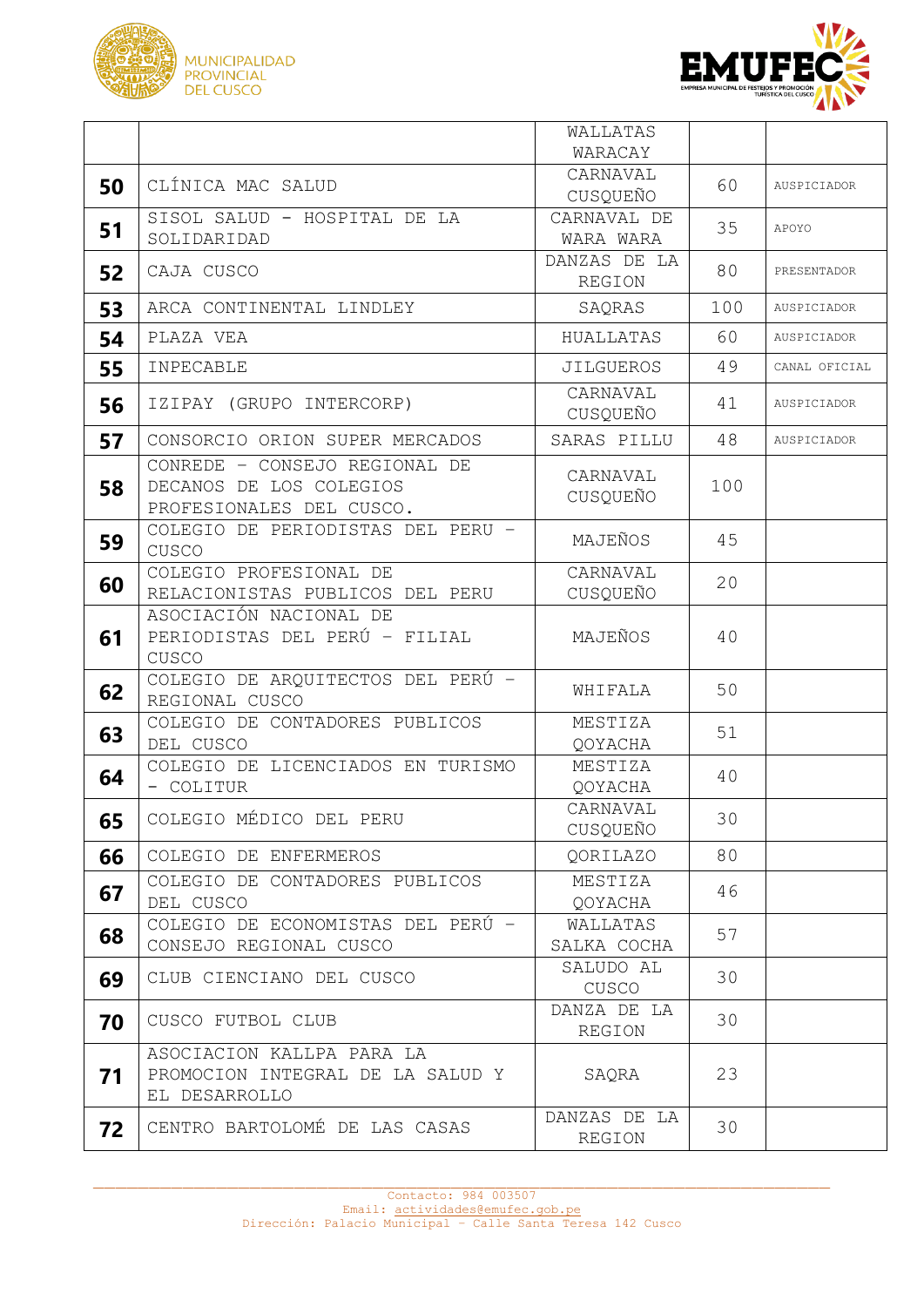



| 73 | PLAN INTERNACIONAL PERU                                                               | SOLYSCHALLAY                                | 40  |    |
|----|---------------------------------------------------------------------------------------|---------------------------------------------|-----|----|
| 74 | ALIANZA FRANCESA                                                                      | RESEÑA<br>PAUCARTAMBO                       | 40  |    |
| 75 | <b>FARTAC</b>                                                                         | TRAJES<br>TIPICOS DE<br>LA REGION           | 12  |    |
| 76 | INDUSTRIAS CACHIMAYO S.A.                                                             | HATÚN<br>PÚNCHAY WATA<br>QALLARIY<br>SINKUY | 39  |    |
| 77 | CONSETTUR                                                                             | MARINERA<br>CUSQUEÑA                        | 180 |    |
| 78 | ASOC.NAC.DE MILITARES, POLICIAS Y<br>DEFENSORES CIVILES DE LA<br>DEMOCRACIA           | CHOLO<br>QORILAZO                           | 49  |    |
| 79 | ASOCIACIÓN DE PROFESIONALES GUÍAS<br>OFICIALES DE TURISMO DEL CUSCO -<br>AGOTUR CUSCO | CARNAVAL<br>CUSQUEÑO                        | 18  | SR |
| 80 | FEDERACIÓN DE LOCUTORES DEL PERÚ<br>BASE REGIÓN CUSCO                                 | CARNAVAL DE<br>CANAS                        | 63  |    |
| 81 | ASOCIACIÓN DE GRÁFICOS DEL CUSCO                                                      | MAJEÑO                                      | 36  |    |
| 82 | ASOCIACION DE OPERADORES DE<br>TURISMO DE AVENTURA Y ECOLOGIA -<br>AOTEC              | CHOLO<br>QORILAZO                           | 30  |    |
| 83 | CAMARA DE CONCILIADORES<br>EXTRAJUDICIALES DE LA REGION DEL<br>CUSCO                  | CARNAVAL<br>CUSQUEÑO                        | 23  |    |
| 84 | CONSORCIO CLINICA PARDO Y CLINICA<br>SAN JOSE                                         | DANZA SARGE                                 | ΝI  |    |
| 85 | CENTRO MEDICO AVANT SALUD                                                             | CHOLO<br>QORILAZO                           | 22  |    |
| 86 | CENTRO MEDICO CIMA S.A.C.                                                             | FESTIVIDAS<br>VIRGEN DEL<br>CARMEN          | 50  |    |
| 87 | CENTRO CULTURAL DE MÚSICA Y DANZA<br>EXPRESIONES ANDINAS                              | TORO BAILE                                  | 20  |    |
| 88 | CENTRO CULTURAL DE EXPRESION<br>ANDINA YAWAR WAYNA                                    | RAKUS DE SAN<br>JERONIMO                    | 39  |    |
| 89 | CETPRO GAMBRILL                                                                       | CHOLO<br>QORILAZO                           | 40  |    |
| 90 | CENTRO ARTESANAL CUSCO PACHA                                                          | CARNAVAL<br>SAYLLAPATA                      | 32  |    |
| 91 | ENTURIN S.A.                                                                          | DANZAS DE LA<br>REGION                      | 40  |    |
| 92 | UNIMAQ                                                                                | CARNAVAL<br>CUSQUEÑO                        | 27  |    |
| 93 | FERREYROS S.A.                                                                        | SAQRAS                                      | 61  |    |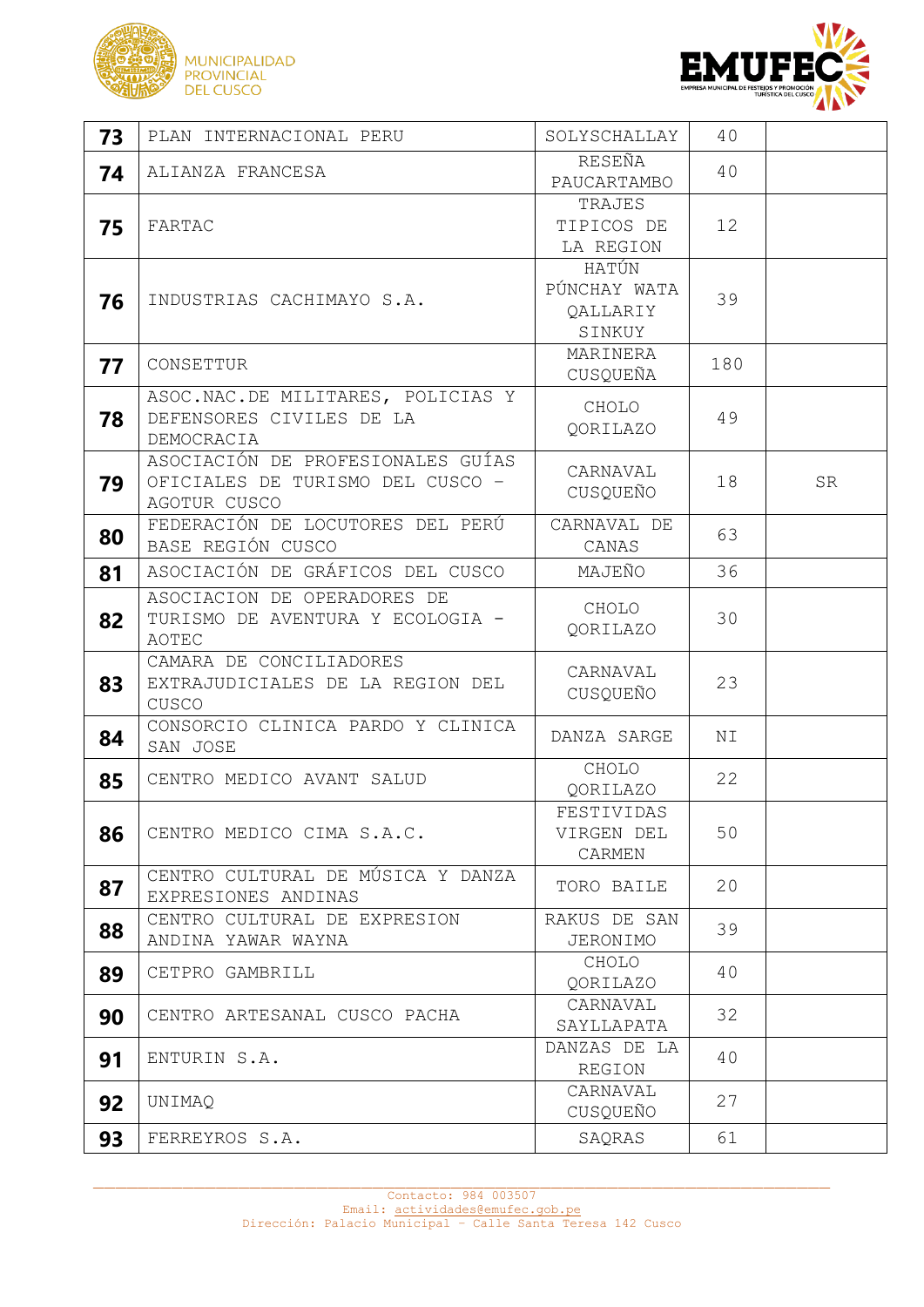



| 94  | SAGA FALABELLA S.A.                              | SIQLLA                              | 40                      |    |  |
|-----|--------------------------------------------------|-------------------------------------|-------------------------|----|--|
| 95  | SHALOM EMPRESARIAL S.A.C                         | MAJEÑOS DE<br>PAUCARTAMBO           | 28                      |    |  |
| 96  | SUBCAFAE S.E. CUSCO                              | SALQ'A QOCHA<br>WALLATA<br>WARQAY   | 33                      |    |  |
| 97  | BANCO DE CRÉDITO DEL PERÚ BCP                    | SAQRA                               | 80                      |    |  |
| 98  | MI BANCO                                         | TUPAY                               | 80                      |    |  |
| 99  | BANCO PICHINCHA                                  | WALLATAS                            | 27                      |    |  |
| 100 | BANCO INTERAMERICANO DE FINANZAS<br>- BANBIF     | CHOLO<br>QORILAZO                   | 19                      |    |  |
| 101 | COOPERATIVA SANTO DOMINGO DE<br>GUZMAN           | CARNAVAL<br>CUSQUEÑO                | 94                      |    |  |
| 102 | BANCO AGROPECUARIO                               | PANADEROS                           | 29                      |    |  |
| 103 | CAJA PIURA                                       | MAJEÑOS                             | 12                      |    |  |
| 104 | COORPERATIVA DE AHORRO Y CREDITO<br>APOYO        | MAJEÑOS                             | 30                      |    |  |
| 105 | COOPERATIVA DE AHORRO Y CREDITO<br>DILE          | CARNAVAL DE<br>TINTA                | 61                      |    |  |
| 106 | SALKANTAY TREKKING                               | CARNAVAL DE<br>LAS 13<br>PROVINCIAS | 68                      |    |  |
| 107 | CONSTRUCTORA MAXOBRAS S.A.C.                     | UKUKO<br>PABLITO                    | 33                      |    |  |
| 108 | CAMPO SANTO ECOLOGICO ESPERANZA<br><b>ETERNA</b> | CHOLO<br>QORILAZO                   | 59                      |    |  |
| 109 | CERAMICO Y PEGAMENTO TREBOSOL                    | CUCASARU -<br>TERALA                | 29                      |    |  |
| 110 | AIHUA PERU SPORT                                 | VALICHA                             | 17                      |    |  |
| 111 | ONG MAQAY                                        | SAQRA                               | 21                      |    |  |
| 112 | ALVA LUNA ESTRATEGIA Y PUBLICIDAD                | ESTAMPA MIX<br>PAUCARTAMBO          | 30                      |    |  |
| 113 | INTENSITY GYM & FITNES                           | SARGE                               | 10                      |    |  |
|     | <b>OBSERVADOS</b>                                |                                     |                         |    |  |
|     | ASOCIACION DE PROFESIONALES OSBTETRAS<br>APROIN  | NO INDICA                           | NO<br>PRESENTO<br>FICHA |    |  |
|     | AMERICA MOVIL PERU                               | NO INDICA                           | 100                     |    |  |
|     | RED JUVENIL DE LA NOR OCCIDENTAL DEL<br>CUSCO    | NO PRESENTA                         | 40                      |    |  |
|     | CONSEJO REGIONAL DE LA JUVENTUD                  | NO PRESENTA                         | 40                      |    |  |
|     | CLINICA MIR SALUD                                | NO INDICA                           | NO<br>PRESENTO<br>FICHA |    |  |
|     | AMERICA MOVIL PERU                               | NO INDICA                           | 100                     | SR |  |